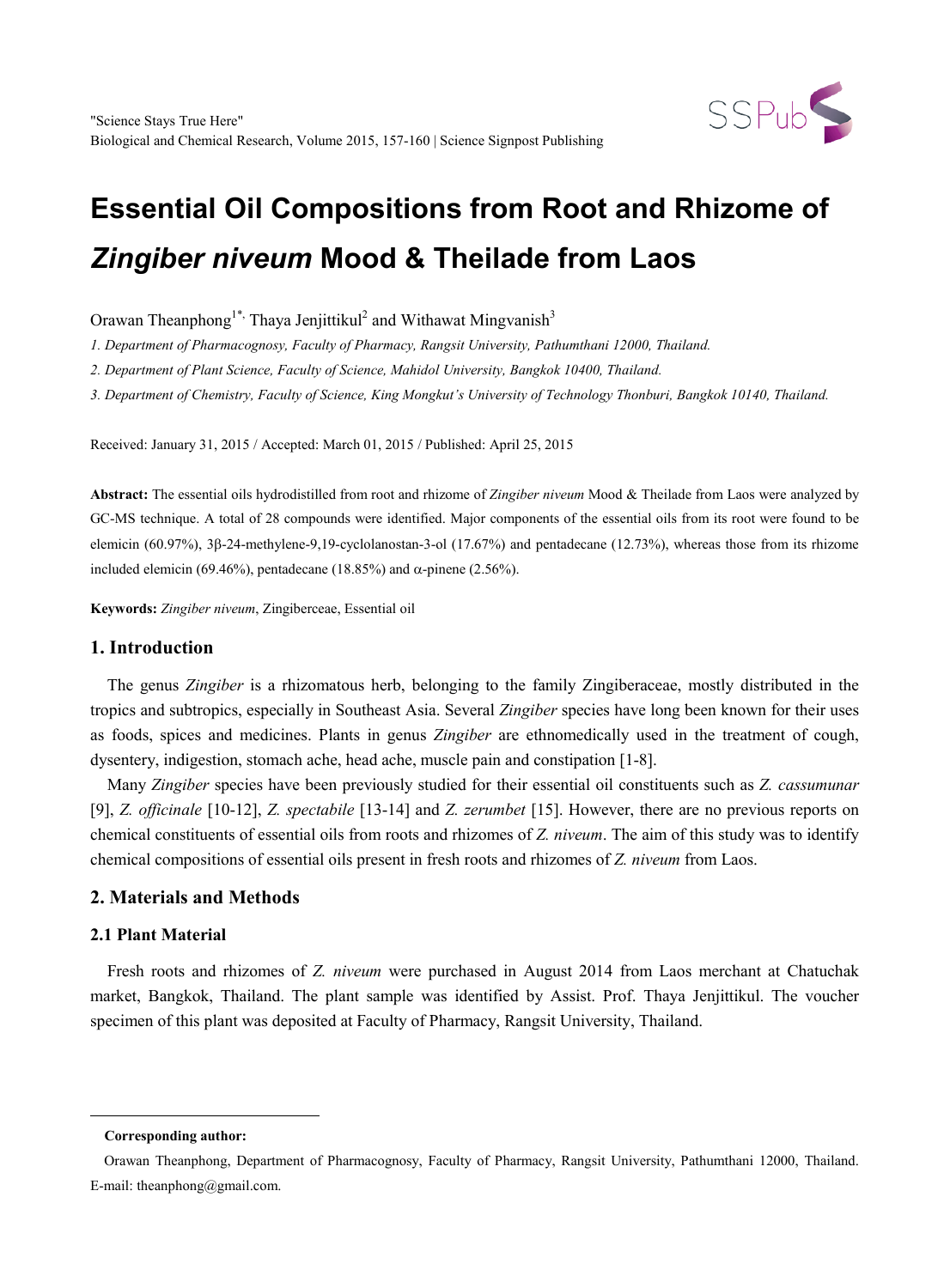#### 158 **Essential Oil Compositions from Root and Rhizome of** *Zingiber niveum* **Mood & Theilade from Laos**

#### **2.2 Extraction Procedure**

The fresh roots and rhizomes of *Z. niveum* (100 g) were washed with tap water, air dried and then blended into small pieces with the blender. The ground material of the plant was subjected to hydrodistillation using Clevenger apparatus for 3 hr. The oils were collected and stored at 4°C in air-tight containers before analyzed by GC-MS technique.

### **2.3 GC-MS Analysis**

Essential oils were diluted in ethanol (HPLC grade, Merck, Germany) with the oil to ethanol ratio of 1:100 by volume and were analyzed by an Agilent Technologies 7890A GC system-equipped with a 5975C inert XL EI/CI MAD with Triple-Axis Detector. The DB-5 MS (phenyl arylene polymer virtually equivalent to 5% phenyl methylpolysiloxane) capillary column (30 m in length, 0.25 mm i.d., and 0.25 µm in thickness) was used as stationary phase. The carrier gas was Helium with the flow rate of 1 ml/min. One microliter of diluted oil was injected using GC sampler 80 autosampler (split ratio 1:20). The operating condition of GC oven temperature was started at 60°C for 1 min, ramped at the rate of 3°C/min to 240°C and hold for 5 min. The GC injector and GC-MSD interface temperatures were set at 180°C and 290°C, respectively. MS operating parameters were ion source 230°C; electron impact ionization positive mode at 70 eV with scan mass range of 40-650 m/z, scan rate 2.42 amu / second.

#### **2.4 Identification of Oil Components**

Essential oil components were identified by comparing their mass fragmentation pattern with Adams Essential Oil Mass Spectral library. The amount of each oil component was determined on the basis of peak area measurement.

| <b>Chemical components</b> | $KI^a$ | Content [%]                  |                |
|----------------------------|--------|------------------------------|----------------|
|                            |        | <b>Root</b>                  | <b>Rhizome</b> |
| $\alpha$ -Pinene           | 939    | 0.92                         | 2.56           |
| Camphene                   | 954    | 0.47                         | 1.22           |
| Sabinene                   | 975    | $\overline{\phantom{a}}$     | 0.07           |
| $\beta$ -Pinene            | 979    | 1.24                         | 2.30           |
| $\beta$ -Myrcene           | 990    | 0.11                         | 0.23           |
| $\beta$ -Phellandrene      | 1002   | tr                           | tr             |
| 3-Carene                   | 1011   | tr                           | 0.07           |
| $O$ -Cymene                | 1026   | tr                           | 0.05           |
| Limonene                   | 1029   | 0.13                         | 0.25           |
| $\beta$ -Ocimene           | 1050   | $\qquad \qquad \blacksquare$ | 0.03           |
| $\gamma$ -Terpinene        | 1059   | $0.08\,$                     | $0.10\,$       |
| Terpinolene                | 1088   | $\overline{\phantom{a}}$     | 0.05           |
| Linalool                   | 1096   | 0.12                         | 0.85           |
| Camphor                    | 1146   | $\overline{\phantom{a}}$     | 0.05           |
| Borneol                    | 1169   | 0.25                         | 0.25           |

**Table 1** Essential oil components of roots and rhizomes of *Z. niveum*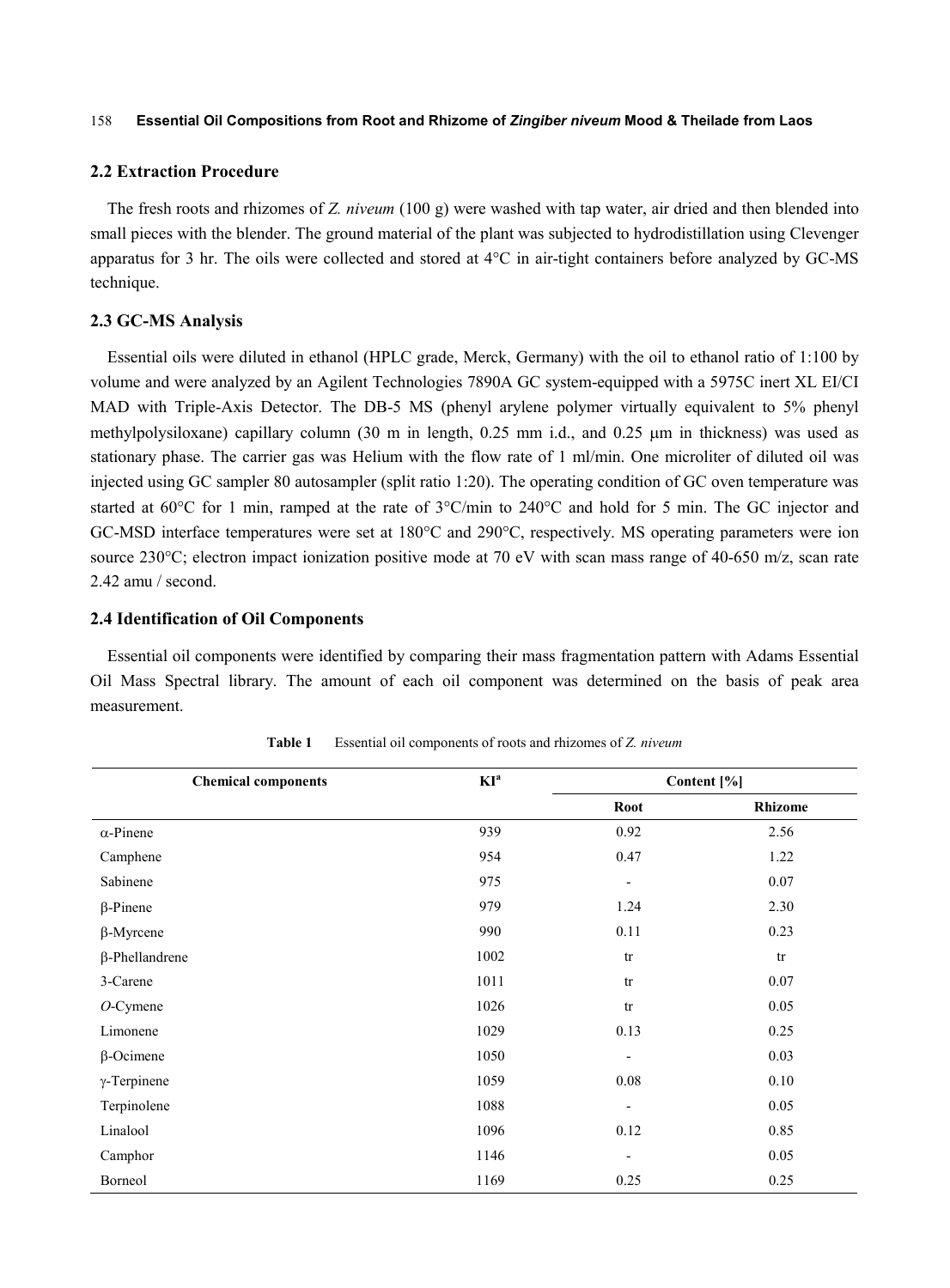| Geranial                                | 1267                     | tr    | $\overline{\phantom{a}}$ |
|-----------------------------------------|--------------------------|-------|--------------------------|
| Bornyl acetate                          | 1288                     | 0.08  | 0.23                     |
| Tridecane                               | 1300                     | 0.07  | 0.05                     |
| $\alpha$ -Copaene                       | 1376                     | 0.08  | 0.09                     |
| Caryophyllene                           | 1419                     | 0.41  | $\overline{\phantom{a}}$ |
| Pentadecane                             | 1500                     | 12.73 | 18.85                    |
| $\alpha$ -Farnesene                     | 1505                     | 0.50  | 0.41                     |
| Elemicin                                | 1557                     | 60.97 | 69.46                    |
| iso-Elemicin                            | 1570                     | 2.23  | 2.53                     |
| Heptadecane                             | 1700                     | 0.21  | 0.29                     |
| 3β-24-Methylene-9,19-cyclolanostan-3-ol | $\overline{\phantom{a}}$ | 17.67 | $\overline{\phantom{a}}$ |
| Butyl 9,12-octadecadienoate             | $\overline{\phantom{0}}$ | 0.65  | $\overline{\phantom{a}}$ |
| 9,17-Octadecadienal                     |                          | 0.97  | $\overline{\phantom{a}}$ |

**Essential Oil Compositions from Root and Rhizome of** *Zingiber niveum* **Mood & Theilade from Laos** 159

<sup>a</sup> Kovats index is determined relative to n-alkanes (C6–C24) on a DB-5 MS column; tr<  $0.05\%$ ; – not detected.

## **3. Results and Discussion**

The hydrodistillates of fresh roots and rhizomes of *Z. niveum* were clear and pale yellow oils with the percent yields of 0.10 and 0.12% v/w, respectively. The chemical constituents of the essential oils, their peak area percentages and Kovats Indices (KIs) are compiled in Table 1, in order of their elution on the DB-5 MS column. Twenty-four compounds, corresponding to 99.89%, were identified in the root oil, while 23 compounds, corresponding to 100%, were identified in the rhizome oil. The root and rhizome oils were very rich in phenylpropanoids (63.20% and 71.99%), comprising mainly elemicin (60.97% and 69.46%).

The experimental results were difference from previously reported. Phenylpropanoids, elemicin, were found to be the main chemical constituents in root and rhizome oil of *Z. niveum* while other *Zingiber* species such as *Z. ottensii*, *Z. spectabile* and *Z. zerumbet* gave oxygenated sesquiterpenes, zerumbone, as the main chemical constituents [14-16]. In addition, elemicin and iso-elemicin together with tridecane, pentadecane, heptadecane, 3β-24-methylene-9,19-cyclolanostan-3-ol, butyl 9,12-octadecadienoate and 9,17-octadecadienal were reported for the first time in *Zingiber* oil.

### **4. Conclusion**

This is the first report on essential oil compositions of roots and rhizomes of *Z. niveum*. The results obtained might be used as additional information for phytochemical and chemotaxonomic studies of the *Zingiber* genus in further.

## **Acknowledgments**

The authors are thankful to Assoc. Prof. Thatree Phadungcharoen, Department of Pharmacognosy, Faculty of Pharmacy, Rangsit University, Thailand for valuable information.